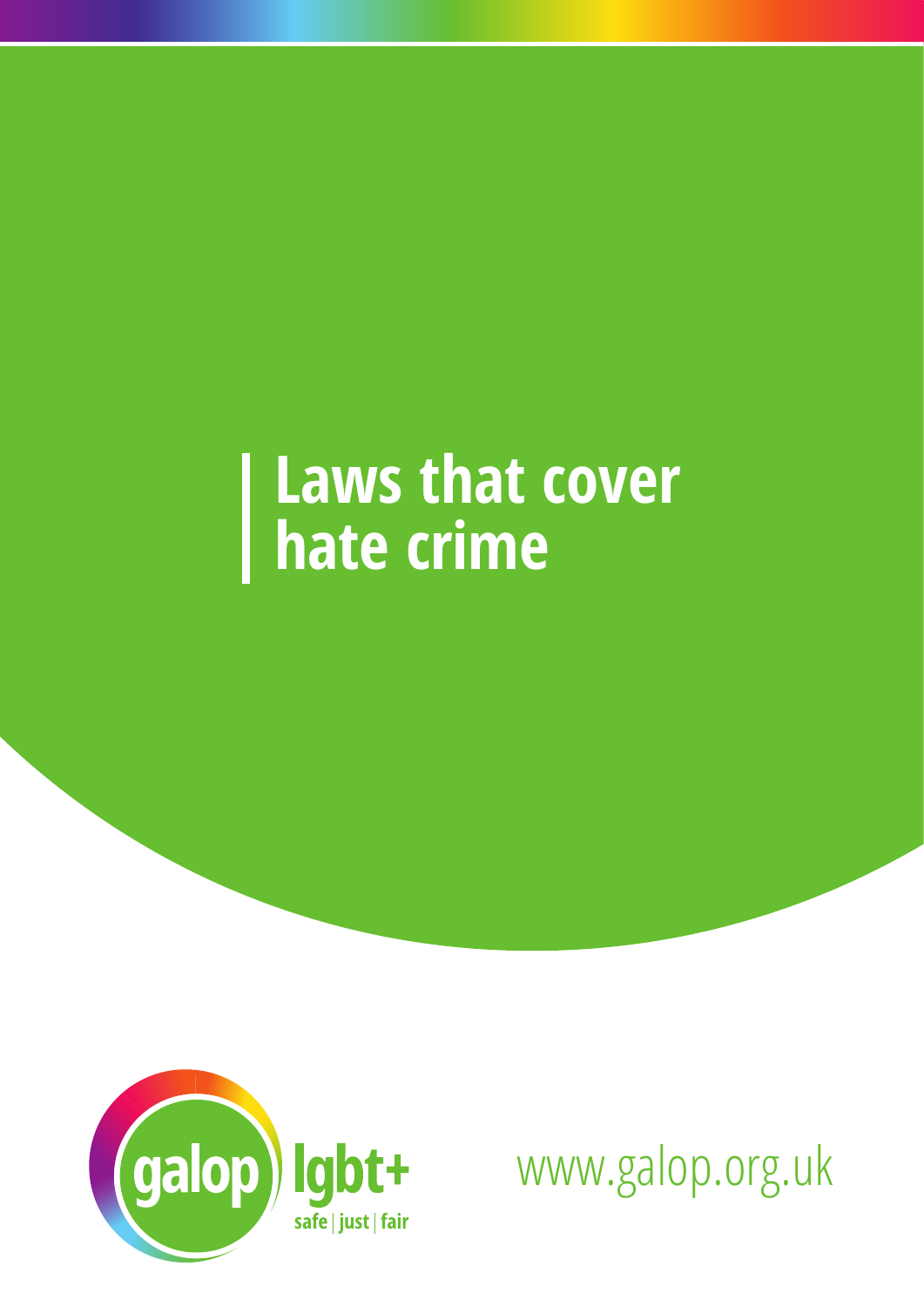

# **Laws that cover hate crime**

This guide explains how the law can protect LGBT people from different

**Hate Crime** 

### **What is a homophobic, biphobic or transphobic hate crime?**

There are no specific offences of homophobic, biphobic or transphobic hate crime. Instead, hate crime against LGBT people is dealt with by the police and legal system by arresting/charging the perpetrator depending on the nature of the offence (these are called regular offences). For example, if you were assaulted by the perpetrator, they would be arrested and/or charged with assault. The homophobic, biphobic or transphobic element is an aggravating feature which is relevant when sentencing takes place.. Any regular criminal offence can be aggravated by having a hate element. Sometimes, a criminal offence where hate is a motivating factor can lead to a longer sentence.

### **How do I know if I've been a victim of a hate crime?**

Sometimes it's really obvious when someone has been homophobic or transphobic towards you, for example if there's physical violence. But sometimes it's less clear. For example, if you're being harassed by a neighbour or someone uses 'humour' based on gender rules or sexuality as a put-down.

If you feel that someone has done or said something that's motivated by prejudice or hate then it's best to trust your instincts. Even if you're not sure or just want to talk about it, you can ask Galop for help or advice.

Guidance from the police says that it is for you

(as the victim or witness) to decide if you've experienced homophobia or transphobia and not for someone else to decide for you! You don't have to feel responsible for knowing whether or not a crime has been committed against you before getting help.

People often contact Galop because they want advice about something homophobic or transphobic that's happened to them. Sometimes they want to know more information about what areas of the law cover certain offences. There is no simple explanation to these laws, but some experiences are more common than others. The examples given below are not exhaustive but cover some of the common forms of abuse.

## **Physical Violence**

*I'm a gay man who went out to my local gay pub. As I was leaving I was followed and jumped on by a group of youths shouting 'f\*\*king queer! I was able to identify one of the youths and the police arrested him. I'm not sure what he'll be charged with.*

Clearly, if you are a victim of a physical assault then an offence has been committed. Depending on the level of the violence used, a perpetrator can be charged with Common Assault, Actual Bodily Harm or Grievous Bodily Harm. If you think that the offence is wholly or partly motivated because of your sexuality or gender identity then you should make sure that the police (or other people you've told) are aware of this, as the incident should be investigated as a hate crime. For more information see Galop's factsheet What to do Following an Incident.

Contains information about: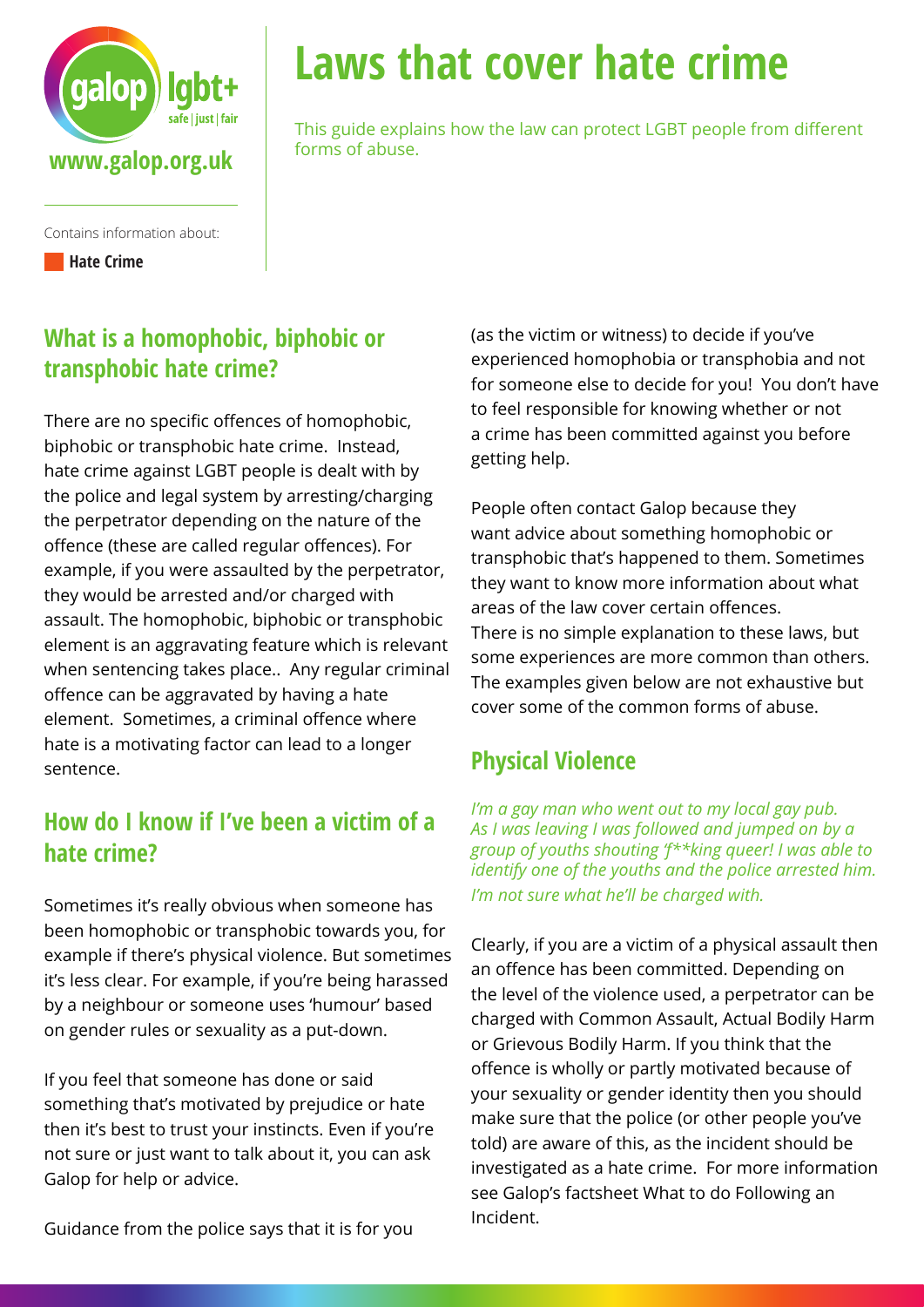

A perpetrator charged and convicted with physically assault can receive a longer sentence if they've demonstrated hostility based on the victim's sexual orientation or gender identity. For example if the perpetrator uses offensive language during the attack, or has specifically targeted someone because they are in or near an LGBT venue.

#### **Verbal abuse in public**

Verbal abuse, threats or 'name calling' is a common experiences for LGBT people. Victims of verbal abuse are often unclear whether or not an offence has been committed or think that there is little they can do. However, there are laws in place to protect you from verbal abuse.

*I'm a bi-woman walking along the street with my female partner and someone threatens to beat us up because we're holding hands?*

If someone uses threatening, abusive or insulting words or behaviour towards you, then it's a Section 4 Public Order Offence (of the Public Order Act 1986), because you believe that they intend to cause you physical harm.

*I'm a trans woman waiting to catch a bus. Two women stare at me and one shouts out, "You tranny freak, you shouldn't be allowed to walk the streets!" I felt really shaken and upset by the abuse.*

If someone directs remarks and abuse with the intention of causing you alarm or distress, they are committing a Section 4A Public Order Offence.

*You notice a rowdy group of men walking along a crowded street in central London on a Saturday night. They are chanting "we hate queers!" They aren't directing it at anyone in particular, so is it against the law?*

Yes, the men are still committing a Section 5 Public

Order Offence. Even though they aren't directing the abuse or threat towards any one individual, it's reasonable to believe that their language will cause alarm or distress - .

*What about if I hear a religious person making what I perceive are homophobic remarks in the street – aren't they committing a Public Order Offence?*

A religious preacher making remarks condemning homosexuality has the right to freedom of expression and it's unlikely that it would be dealt with as a Public Order Offence. However, if they make threats or use abusive language they could be committing an offence.

*But what if someone is handing out leaflets calling for LGBT to be killed – isn't that just expressing an opinion?*

Demonstrating hatred towards someone based on their sexual orientation or gender identity could lead to a charge of Incitement to Hatred. The offence occurs when someone acts in a way that is threatening and intended to stir up hatred, rather than it being an indirect outcome of their conduct. Below are some examples that could apply.

#### **Incitement to hatred**

Incitement to hatred can occur when an individual or group threatens to harass a person or a group of people because of their sexual orientation or gender identity. That could be in words, pictures, videos, and even music. It also includes information posted on websites. Illegal hate content may include:

- messages calling for violence against people due to due to their sexual orientation or gender identity
- web pages that show pictures, videos or descriptions of violence against anyone due to their sexual orientation or gender identity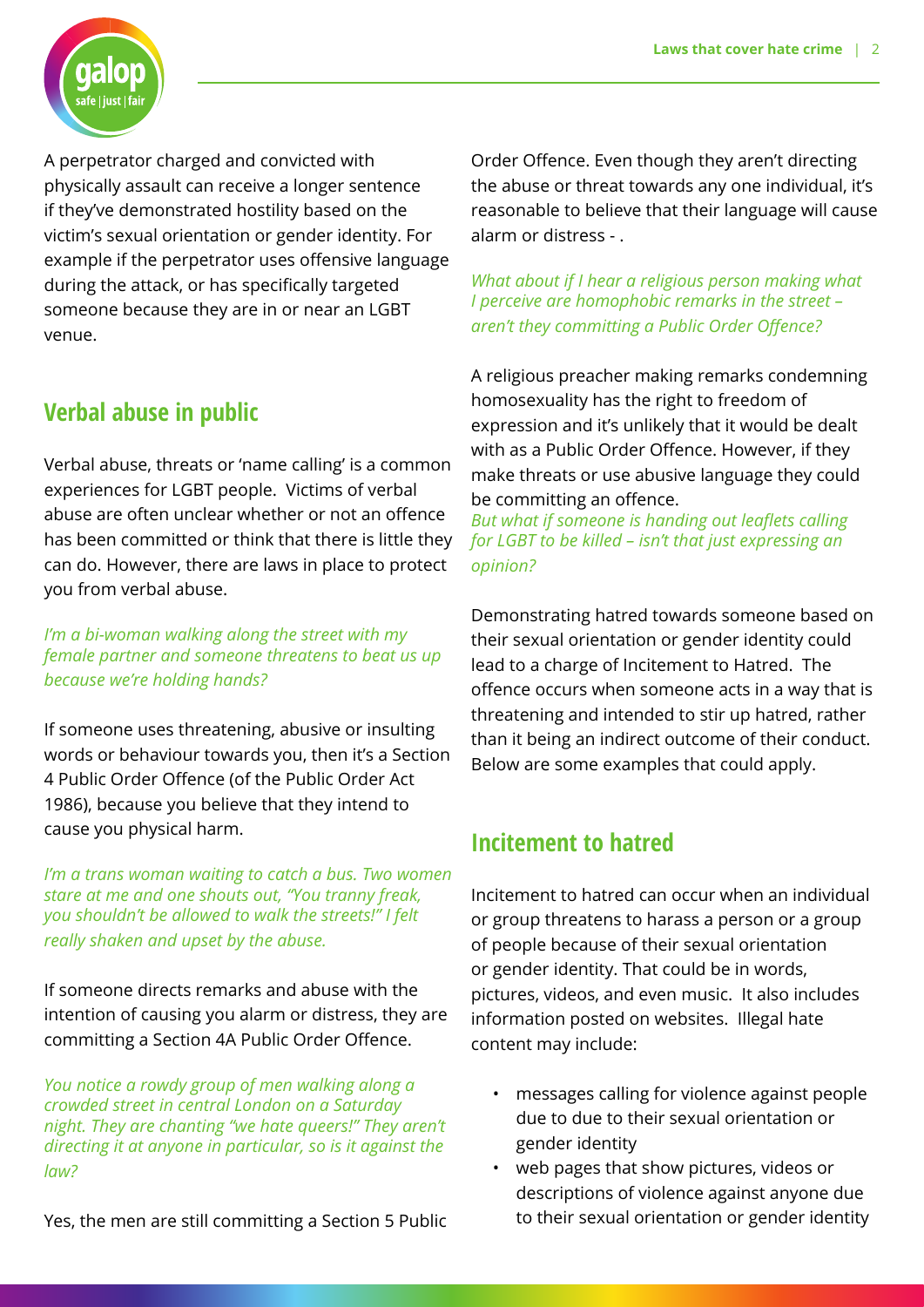

• Chat forums where people ask other people to commit hate crimes against LGBTQ people.

If you become aware of material then you may want to alert others to it. You may also consider reporting it to the police, or through a third party, such as Galop. You should supply the web address and any other relevant detail, such as the identity of the person posting illegal material.

*I've come across an internet chat room. Someone posted a comment saying he thought gay people were 'sick' and 'homosexuality was against the laws of nature – isn't that inciting homophobia?*

While the Internet and postings on social networking sites contain material that may be offensive, very little of it is actually illegal. UK laws are written to allow freedom of speech/expression and to be illegal the content must match the descriptions listed above. For example if you come across a website where people are expressing antigay sentiments, you might not like what's being said, or you may be angry or upset by those views but they are not necessarily breaking any laws.

However, even if such material does not seem to be illegal, you can take the steps to have it removed if it upsets, scares or offends you. For example you can report the material to the site moderator. Many sites have their own rules on what is/isn't acceptable and there are fairly simple ways to complain. You can also contact the hosting company who usually have their own guidelines. Let them know they are hosting a website that breaks their rules, and ask them to stop. You can find out which company hosts a website by entering their web address on the website **http://www.whoishostingthis.com.**

If you aren't sure if the material is illegal or it has 'crossed the line' then you can contact Galop for advice. Galop can help make a report to the police. Alternatively you can report to the police directly through **www.report-it.org.uk**

#### **Abuse or harassment via electronic means**

*I'm a trans man and my neighbour has discovered some information regarding my gender history. Since then he keeps sending me abusive texts which I find very offensive*

Perpetrators of hate crime can also use electronic communications such as emails and texts to abuse and harass victims. These individuals (and their victims) may think that abuse via an email or text isn't the same as verbally abusing you to your face. However receiving such material can have a devastating impact on an individual and the person abusing you may still be committing an offence under the Malicious Communication Act 2003 (Section 127 of the Communications Act 2003). Malicious Communication only applies to communications directed at a specific individual rather than groups of people.

Malicious Communication is similar to a Public Order offence, where someone sends you a text (or other form of letter or electronic communication) that makes a threat or writes something that is untrue and which the sender knows to be untrue. The sender must intend to cause you anxiety or distress by sending the text or email.

If you do experience abuse via letter or other electronic means you should keep hold of any letters, texts or emails you receive. It's a good idea to tell someone in confidence about what's going on. Galop can give you advice on how to deal with electronic abuse, including reporting to the police or other measures such as asking for a social networking account to be closed.

It's your right to live as the gender(s) you know yourself to be. You should be able to present, dress or behave as you like and be treated with dignity and respect. If someone reacts negatively towards you, it's not your fault and you should never feel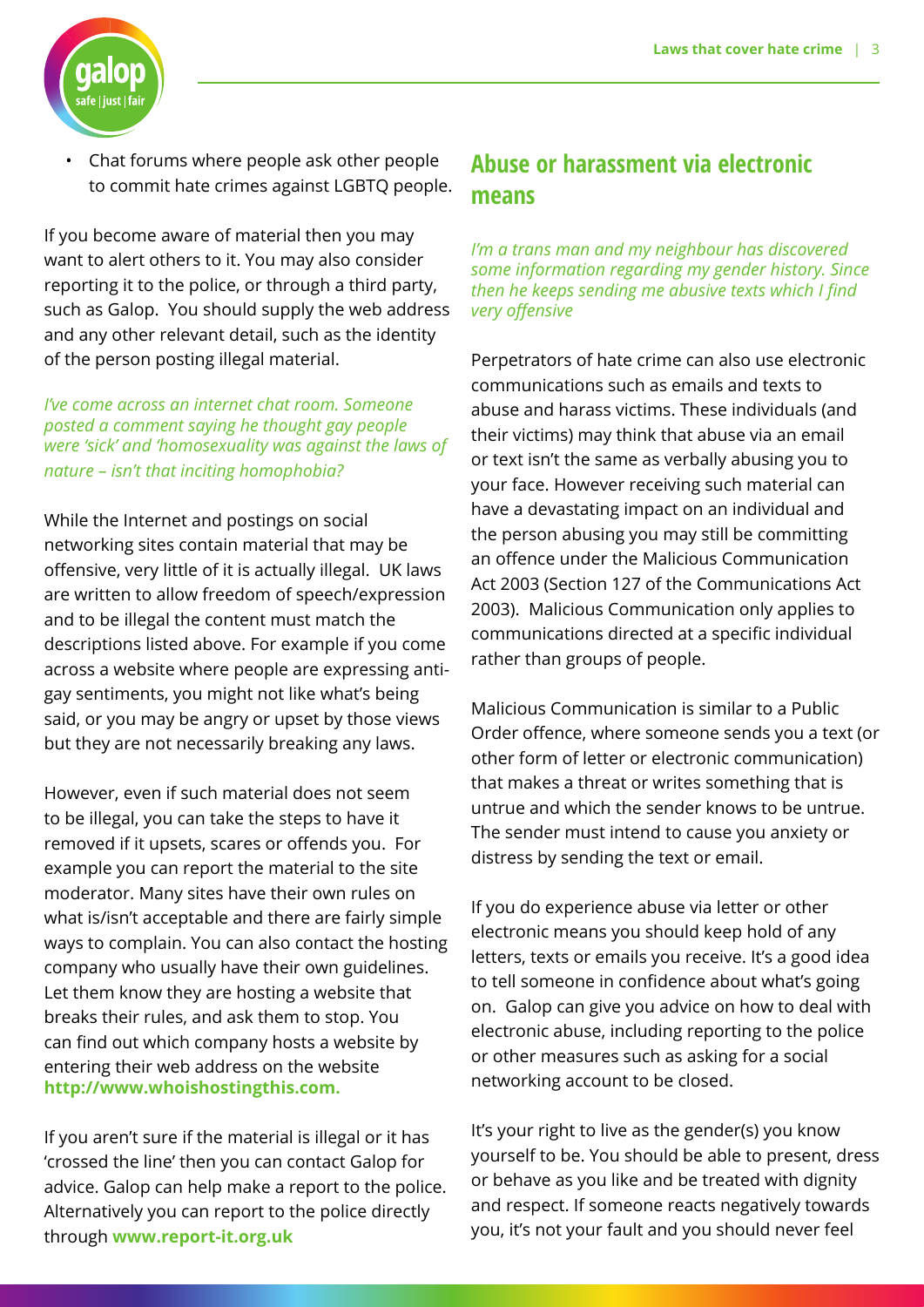

(or be made to feel) that you are responsible for transphobia directed at you.

#### **Harassment**

If someone harasses you they can also be charged with harassment. The harassing behaviour must occur on at least two occasions, but they can be separated by a considerable period of time. The harasser does not have to intend to cause harassment in order to commit the offence, so long as a reasonable person would feel harassed by the actions. For more information, including what to do if you experience harassment, see Galop's factsheet Harassment.

#### **Blackmail**

*I'm a bi-man. I'm married. An ex- work colleague has found out I'm bi and he's threatened to 'tell everyone at work and my neighbours that I'm really gay'. He threatened to tell everyone unless I give him £5000.*

It is a crime for someone to make a menacing demand for the purposes of gaining something or causing you some loss, (unless they have reasonable grounds for doing so). As well as obvious demands such as money, blackmailers can sometimes make implicit and unspoken threats towards you, such as suggesting gifts. It's best to trust your instincts – if something feels wrong then it's a good idea to get some advice.

Blackmail is a serious criminal offence. If you think someone is trying to blackmail you it's advisable to tell someone immediately and to get help with the situation. It is strongly advised never to hand over money, as it's likely that the perpetrator will continue to try and extort money from you. Even if you don't want to report to the police, you can get advice from other organisations such as Galop or Pink Law in confidence.

#### **What if you've been refused goods, facilities and services?**

*I'm a trans woman using my local sports centre. A member of staff told me I can't use the women's changing facilities because it might upset the other users and I'd have to get changed in the disabled toilets. I felt it was really demeaning, but what can I do?* 

Being refused goods, facilities or services because of your gender identity or sexual orientation is discrimination and it's illegal under the 2010 Equality Act. There are several things you might consider doing. For example:

- You should contact Galop or another advice service to consider your options. Galop can give you information about your rights.
- If you are dealing with a larger organisation you could ask to contact the manager or customer services department about your experience and make a complaint.
- Be persistent point out they don't have the right to stop you accessing goods, facilities or services. If you are trans, you are not required to produce a Gender Recognition Certificate in order to access facilities or services.
- You might decide to take legal action against someone who refused you goods, facilities or services.

#### *My partner and I were holding hands in a café – the owner asked us stop or we'd have to leave – isn't that a hate crime?*

Being refused goods, facilities and services is against the law, but it is not a criminal offence. For example, if you were refused a booking at a restaurant or hotel the matter would not be subject to police action unless another offence, such as verbal abuse, took place. If someone also said something derogatory towards you, then you should consider reporting it.